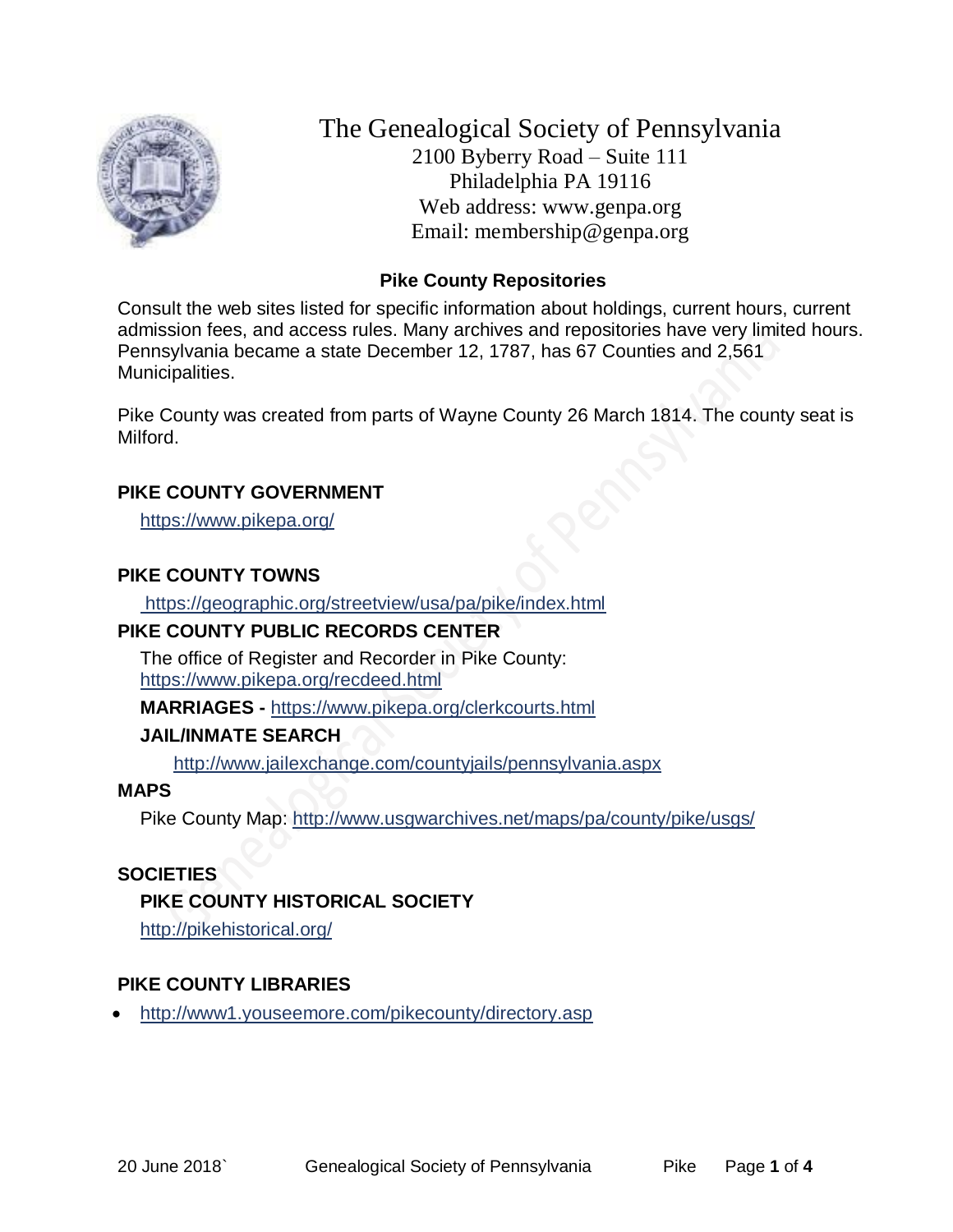# **RESOURCES**

- **Genealogical Society of Pennsylvania GSP** [http://GenPA.org](http://genpa.org/) **GSP Research** <https://genpa.org/research/>
- PAGenWeb **Pike** County <http://www.pagenweb.org/~pike/>
- Obituaries –
- **LDS** <http://ldsgenealogy.com/PA> [http://www.newspaperobituaries.net/pennsylvania/pike\\_county\\_obituaries.htm](http://www.newspaperobituaries.net/pennsylvania/pike_county_obituaries.htm)
- County Newspapers
	- o *Pike County Dispatch* <http://www.pikedispatch.com/>
	- o *Pike County Courier* <http://www.pikecountycourier.com/>
	- o *Pike County Press* (1895-1925) <https://chroniclingamerica.loc.gov/lccn/sn87080417/> o *The News Eagle*- <http://www.neagle.com/>
- **Random Acts of Kindness** <https://www.raogk.org/>
- **Family Search LDS:** <https://familysearch.org/>Free site but does require a login Collection List <https://familysearch.org/search/collection/list> [https://www.familysearch.org/wiki/en/Pike\\_County,\\_Pennsylvania\\_Genealogy](https://www.familysearch.org/wiki/en/Pike_County,_Pennsylvania_Genealogy)
- **Collections at the Historical Society of Pennsylvania HSP**  <http://hsp.org/collections>
	- HSP is membership based and there is a fee 1300 Locust Street, Philadelphia, PA 19107 215-732-6200 ext. 235 or [membership@hsp.org](mailto:membership@hsp.org)
- **RG-47. RECORDS OF THE COUNTY GOVERNMENTS** Guide to African American Resources at the Pennsylvania State Archives <http://www.phmc.state.pa.us/bah/aaGuide/AA-RG-47.html>
- **National Archives of Philadelphia** (**NARA**) Mid Atlantic Region: [http://www.nara.gov/research\\_rooms/mid\\_atlantic/](http://www.nara.gov/research_rooms/mid_atlantic/) **Records Request Process**

National Archives 14700 Townsend Road Philadelphia, Pennsylvania 19154-1096 Telephone: (215) 305-2044 Fax: (215) 305-2038 E-mail: [philadelphia.archives@nara.gov](mailto:philadelphia.archives@nara.gov) <https://wwwarchives.gov/philadelphia>

### **Naturalizations: NARA**

Pennsylvania: Philadelphia, 1790-1991; Pittsburgh, 1820-1979; Erie, 1940-1972; Scranton, 1901-1990; Wilkes-Barre, 1943-1972; Williamsport, 1909-1913; and Harrisburg, 1911-1917

## **MILITARY**

The National Archives at Philadelphia (**NARA**), through its partners Ancestry.com and Fold3.com, provides access to records relating to the military service of individuals from the American Revolution through World War II. Please note that Official Military Personnel Files from World War I to the present are held by the National Archives at St. Louis. <https://www.archives.gov/st-louis>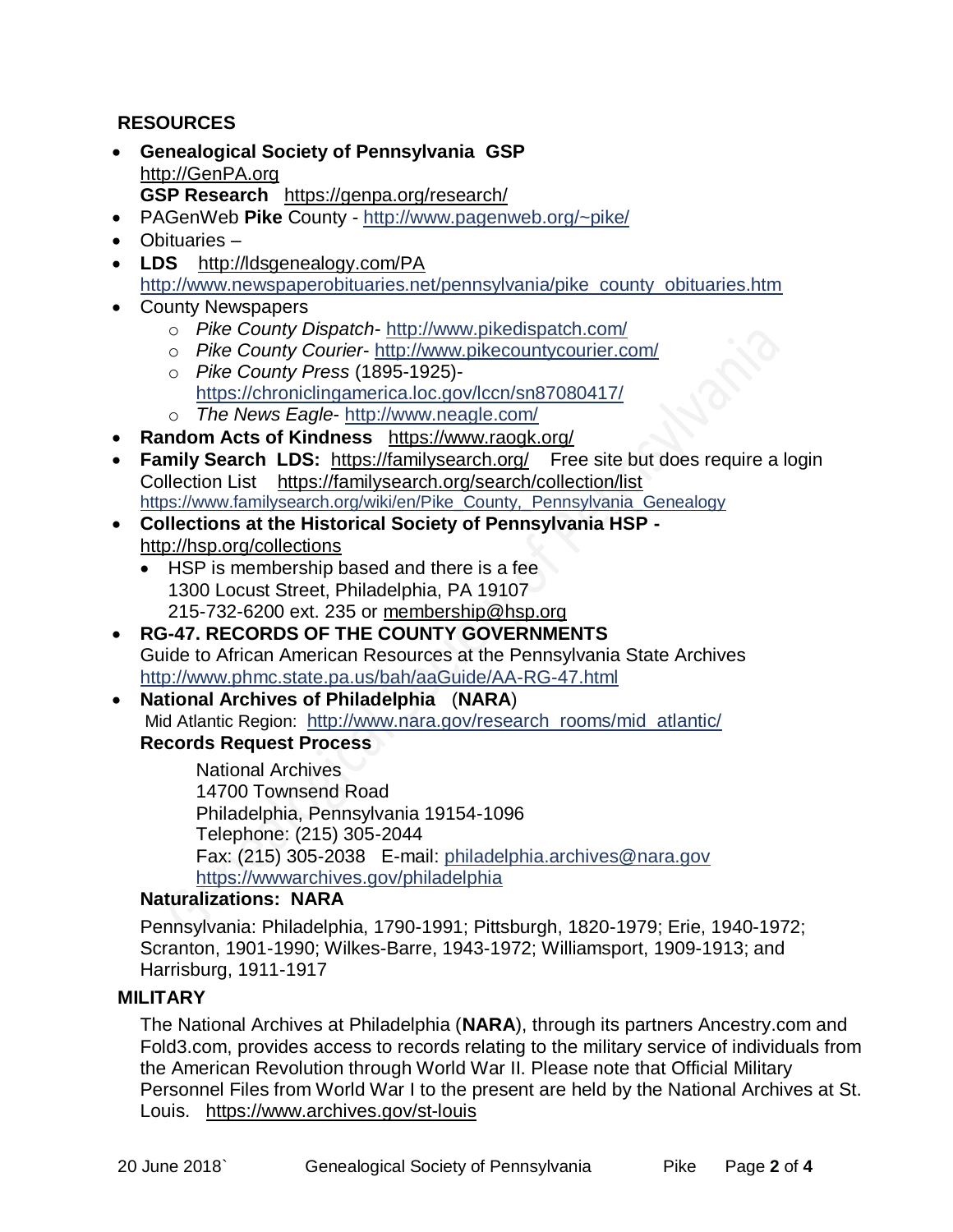World War I and World War II, Fourth Enumeration Draft Cards can also be accessed through our partner sites. In addition, Records of the Selective Service System, 1940- 1969, for individuals from Delaware, Maryland, Pennsylvania, Virginia, and West Virginia are available from the National Archives at St. Louis. Copies of World War I draft cards can be requested from the National Archives at Atlanta [\(Atlanta.archives@nara.gov](mailto:Atlanta.archives@nara.gov) ).

For information on obtaining World War II era and later draft cards, please see <http://www.archives.gov/st-louis/archival-programs/other-records/selective-service.html> <https://www.archives.gov/philadelphia/public/family-history.html#military>

#### **Pennsylvania Military Records Research Guide**

<https://www.raogk.org/pennsylvania-genealogy/pa-military-records/>

#### **Probate – Wills Administrations**

Probate records may include Person's exact death date, Names of the family members, Family relationships, Names of spouses of children, Residences, Adoption or guardianship of minor children or dependents, Worth of the property and land holdings, Evidence of occupation, religion, or military service

## **Family Search:** Pennsylvania Probate Records, 1683-1994 <https://familysearch.org/>

This collection includes probate records created in Pennsylvania counties. The records include wills, estate records and indexes.

# **State of Pennsylvania Vital Records**

The **Pennsylvania State Archives** collects, preserves and makes available for study the permanently-valuable public records of the Commonwealth, with particular attention given to the records of state government.

Mailing address: 350 North Street Harrisburg, PA 17120 Email: Email PA State Archives Phone: (717) 783-3281

GPS address: 801 North 3rd Street Harrisburg, PA 17102 Coordinates: 40.266080, - 76.886053

# **BIRTH CERTIFICATES**, 1906-1910

The Division of Vital Records (DVR) maintains birth records that occurred in Pennsylvania from 1906 to the present.

For information on public records (births occurring from 1906 to 1910), click on Pennsylvania State Archives <http://www.phmc.pa.gov/archives/Pages/default.aspx>or our Genealogy page.

[http://www.health.pa.gov/MyRecords/Certificates/Genealogy/Pages/14125.aspx#.WNvL](http://www.health.pa.gov/MyRecords/Certificates/Genealogy/Pages/14125.aspx#.WNvLKfkrJHY) **[KfkrJHY](http://www.health.pa.gov/MyRecords/Certificates/Genealogy/Pages/14125.aspx#.WNvLKfkrJHY)** 

## **Death Certificates**, 1906-1965

Original birth certificates for 1906-1910 and death certificates for 1906-1965 are available at the State Archives. Digital copies of the 1906-1908 birth certificates and the 1906-1963 death certificates may be found on Ancestry.com. Pennsylvania residents can access these records free of charge through Ancestry.com Pennsylvania. A free account can be created.